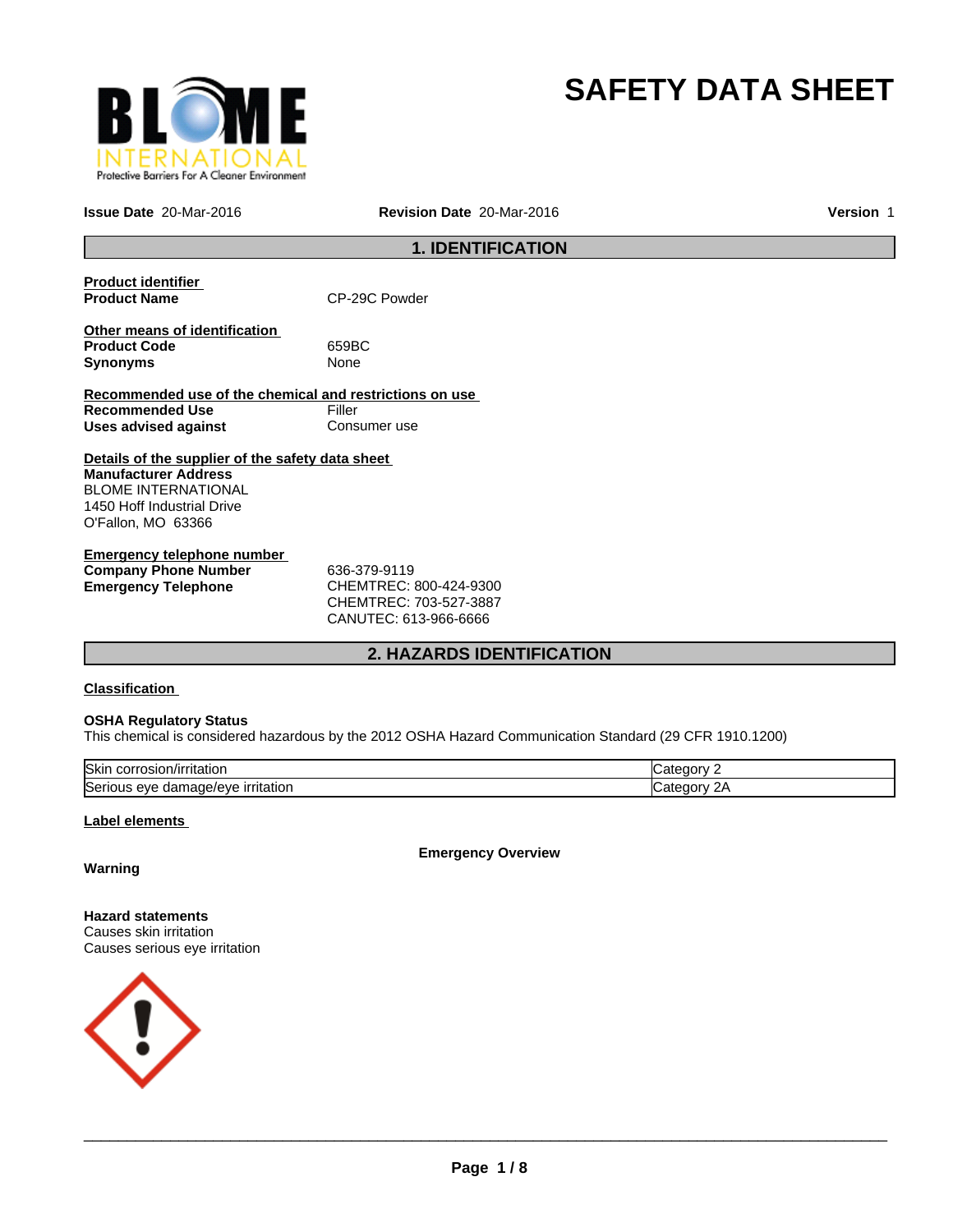**Appearance** powder **Physical state** Solid **Odor** None

 $\overline{\phantom{a}}$  ,  $\overline{\phantom{a}}$  ,  $\overline{\phantom{a}}$  ,  $\overline{\phantom{a}}$  ,  $\overline{\phantom{a}}$  ,  $\overline{\phantom{a}}$  ,  $\overline{\phantom{a}}$  ,  $\overline{\phantom{a}}$  ,  $\overline{\phantom{a}}$  ,  $\overline{\phantom{a}}$  ,  $\overline{\phantom{a}}$  ,  $\overline{\phantom{a}}$  ,  $\overline{\phantom{a}}$  ,  $\overline{\phantom{a}}$  ,  $\overline{\phantom{a}}$  ,  $\overline{\phantom{a}}$ 

#### **Precautionary Statements - Prevention**

Wash face, hands and any exposed skin thoroughly after handling Wear protective gloves/protective clothing/eye protection/face protection

#### **Precautionary Statements - Response**

IF IN EYES: Rinse cautiously with water for several minutes. Remove contact lenses, if present and easy to do. Continue rinsing If eye irritation persists: Get medical advice/attention IF ON SKIN: Wash with plenty of soap and water If skin irritation occurs: Get medical advice/attention Take off contaminated clothing and wash before reuse

#### **Hazards not otherwise classified (HNOC)**

Powdered material may form explosive dust-air mixtures

#### **Other Information**

Harmful to aquatic life with long lasting effects. Harmful to aquatic life.

#### **Unknown acute toxicity**

0% of the mixture consists of ingredient(s) of unknown toxicity

#### **3. COMPOSITION/INFORMATION ON INGREDIENTS**

#### **Substance**

Not applicable

#### **Mixture**

| <b>Chemical Name</b>      | <b>CAS No</b> | Weight-%   |
|---------------------------|---------------|------------|
| Calcined Petroleum Coke * | 64743-05-1    | $60 - 100$ |
| Sulfamic acid *           | 5329-14-6     | $10 - 30$  |
| Zinc chloride *           | 7646-85-7     | . - ಒ      |

\*The exact percentage (concentration) of composition has been withheld as a trade secret.

#### **4. FIRST AID MEASURES**

#### **Description of first aid measures**

| <b>General advice</b>              | If symptoms persist, call a physician. Do not breathe dust/fume/gas/mist/vapors/spray. Do<br>not get in eyes, on skin, or on clothing.                                                                                       |
|------------------------------------|------------------------------------------------------------------------------------------------------------------------------------------------------------------------------------------------------------------------------|
| Eye contact                        | Immediately flush with plenty of water. After initial flushing, remove any contact lenses and<br>continue flushing for at least 15 minutes. Keep eye wide open while rinsing. If symptoms<br>persist, call a physician.      |
| <b>Skin contact</b>                | Wash off immediately with soap and plenty of water while removing all contaminated<br>clothes and shoes. If skin irritation persists, call a physician.                                                                      |
| <b>Inhalation</b>                  | Remove to fresh air. If breathing is irregular or stopped, administer artificial respiration.<br>Avoid direct contact with skin. Use barrier to give mouth-to-mouth resuscitation. If<br>symptoms persist, call a physician. |
| Ingestion                          | If swallowed, call a poison control center or physician immediately. Rinse mouth. Do not<br>induce vomiting without medical advice.                                                                                          |
| Self-protection of the first aider | Use personal protective equipment as required.                                                                                                                                                                               |
|                                    |                                                                                                                                                                                                                              |

### **Most important symptoms and effects, both acute and delayed**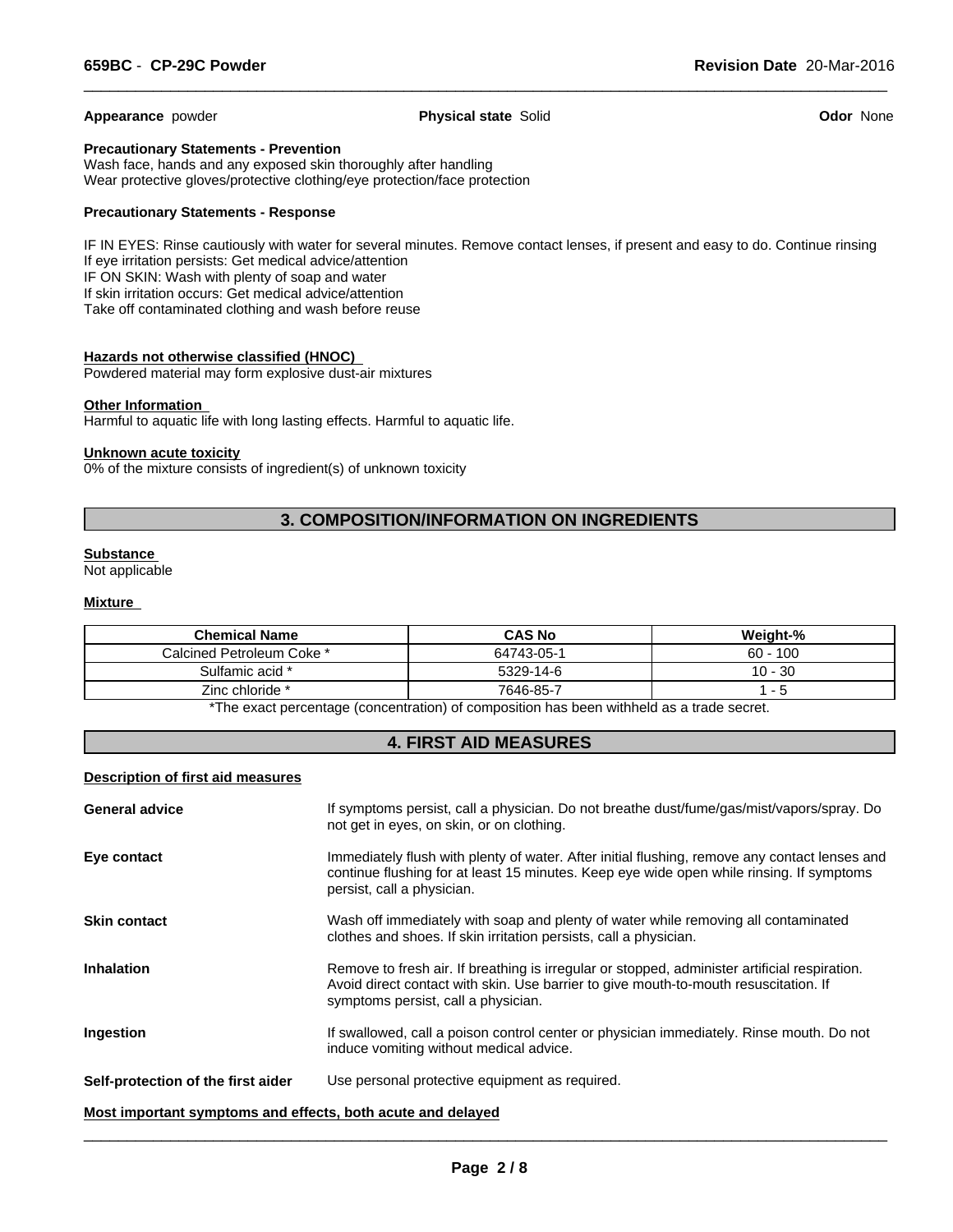## **Symptoms** May cause redness and tearing of the eyes. May cause skin irritation. Redness. Coughing and/ or wheezing. **Indication of any immediate medical attention and special treatment needed Note to physicians** Treat symptomatically. **5. FIRE-FIGHTING MEASURES**

 $\overline{\phantom{a}}$  ,  $\overline{\phantom{a}}$  ,  $\overline{\phantom{a}}$  ,  $\overline{\phantom{a}}$  ,  $\overline{\phantom{a}}$  ,  $\overline{\phantom{a}}$  ,  $\overline{\phantom{a}}$  ,  $\overline{\phantom{a}}$  ,  $\overline{\phantom{a}}$  ,  $\overline{\phantom{a}}$  ,  $\overline{\phantom{a}}$  ,  $\overline{\phantom{a}}$  ,  $\overline{\phantom{a}}$  ,  $\overline{\phantom{a}}$  ,  $\overline{\phantom{a}}$  ,  $\overline{\phantom{a}}$ 

#### **Suitable extinguishing media**

Use extinguishing measures that are appropriate to local circumstances and the surrounding environment. Dry chemical, soda ash, lime or sand. Water spray (fog).

**Unsuitable extinguishing media** Use water spray or fog; do not use straight streams.

#### **Specific hazards arising from the chemical**

Thermal decomposition can lead to release of irritating and toxic gases and vapors.

**Explosion data** 

#### **Sensitivity to Mechanical Impact** None.

**Sensitivity to Static Discharge** Fine dust dispersed in air, in sufficient concentrations, and in the presence of an ignition source is a potential dust explosion hazard.

#### **Protective equipment and precautions for firefighters**

As in any fire, wear self-contained breathing apparatus pressure-demand, MSHA/NIOSH (approved or equivalent) and full protective gear. Cool containers / tanks with water spray. Burning produces heavy smoke. Avoid runoff to waterways and sewers.

#### **6. ACCIDENTAL RELEASE MEASURES**

### **Personal precautions, protective equipment and emergency procedures Personal precautions** Ensure adequate ventilation, especially in confined areas. Avoid creating dust. Material becomes extremely slippery when wet. **Environmental precautions Environmental precautions** Prevent entry into waterways, sewers, basements or confined areas. Do not flush into surface water or sanitary sewer system. **Methods and material for containment and cleaning up Methods for containment** Prevent further leakage or spillage if safe to do so. **Methods for cleaning up** Use personal protective equipment as required. Sweep up and shovel into suitable containers for disposal. Avoid creating dust. Clean contaminated surface thoroughly.

#### **7. HANDLING AND STORAGE**

#### **Precautions for safe handling**

| Advice on safe handling | Avoid contact with skin, eyes or clothing. Use personal protective equipment as required. |
|-------------------------|-------------------------------------------------------------------------------------------|
|                         | Wash contaminated clothing before reuse. Do not breathe dust/fume/gas/mist/vapors/spray.  |
|                         | Do not eat, drink or smoke when using this product.                                       |

#### **Conditions for safe storage, including any incompatibilities**

**Storage Conditions** Keep container tightly closed in a dry and well-ventilated place. Keep out of the reach of children.

**Incompatible materials** Strong oxidizing agents.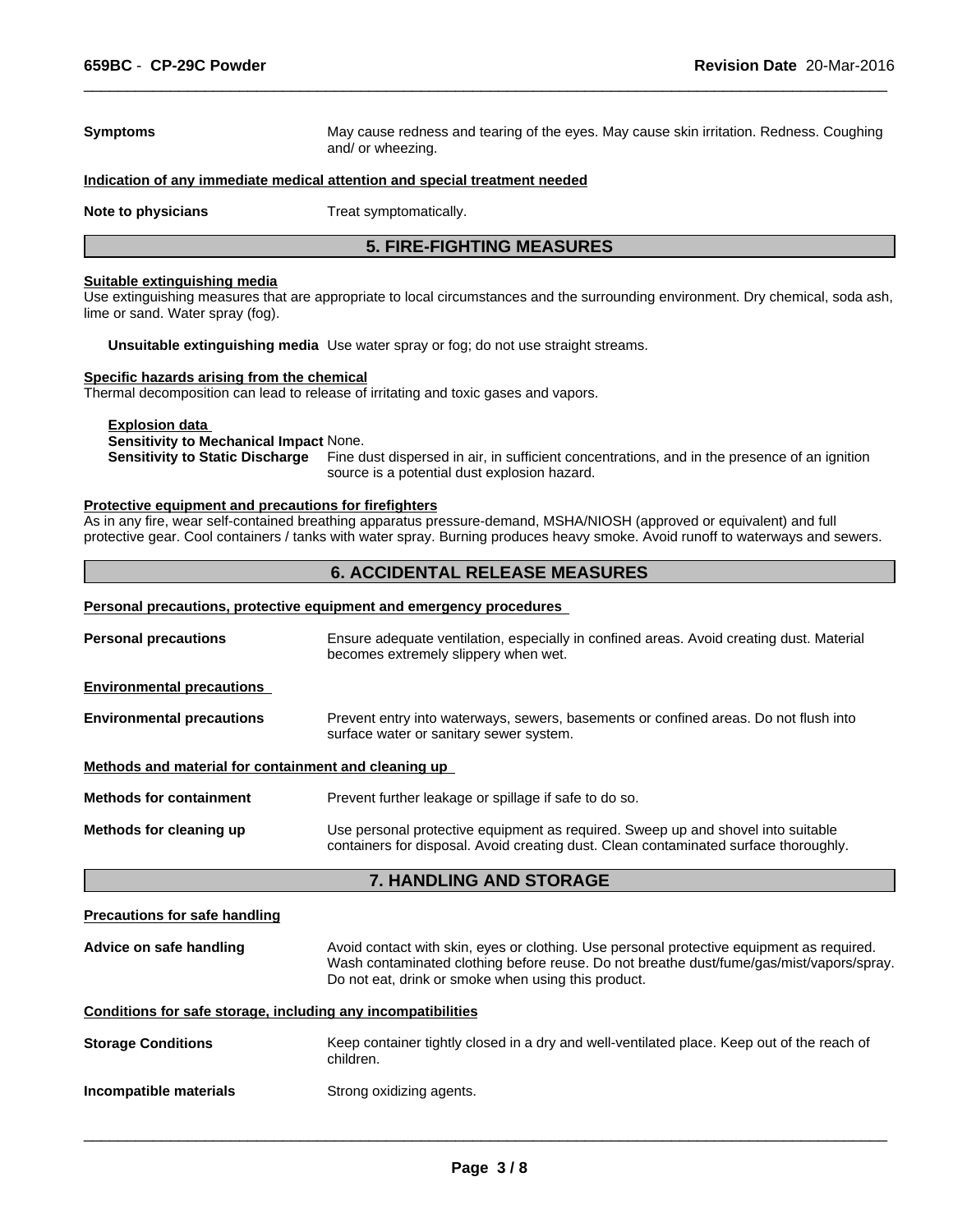#### **8. EXPOSURE CONTROLS/PERSONAL PROTECTION**

 $\overline{\phantom{a}}$  ,  $\overline{\phantom{a}}$  ,  $\overline{\phantom{a}}$  ,  $\overline{\phantom{a}}$  ,  $\overline{\phantom{a}}$  ,  $\overline{\phantom{a}}$  ,  $\overline{\phantom{a}}$  ,  $\overline{\phantom{a}}$  ,  $\overline{\phantom{a}}$  ,  $\overline{\phantom{a}}$  ,  $\overline{\phantom{a}}$  ,  $\overline{\phantom{a}}$  ,  $\overline{\phantom{a}}$  ,  $\overline{\phantom{a}}$  ,  $\overline{\phantom{a}}$  ,  $\overline{\phantom{a}}$ 

#### **Control parameters**

#### **Exposure Guidelines** .

| <b>Chemical Name</b> | <b>ACGIH TLV</b>               | <b>OSHA PEL</b>     | <b>NIOSH IDLH</b>              |
|----------------------|--------------------------------|---------------------|--------------------------------|
| Zinc chloride        | STEL: 2 mg/m <sup>3</sup> fume | TWA: 1 $mg/m3$ fume | IDLH: $50 \text{ ma/m}^3$ fume |
| 7646-85-7            | TWA: 1 $mq/m3$ fume            |                     | TWA: 1 $mq/m3$<br>fume         |
|                      |                                |                     | STEL: $2 \text{ mg/m}^3$ fume  |

*NIOSH IDLH Immediately Dangerous to Life or Health*

#### **Appropriate engineering controls**

| <b>Engineering Controls</b> | Showers              |  |
|-----------------------------|----------------------|--|
|                             | Eyewash stations     |  |
|                             | Ventilation systems. |  |

#### **Individual protection measures, such as personal protective equipment**

| <b>Eye/face protection</b>            | Wear safety glasses with side shields (or goggles).                                                                                                                                                                                                                                                                              |  |
|---------------------------------------|----------------------------------------------------------------------------------------------------------------------------------------------------------------------------------------------------------------------------------------------------------------------------------------------------------------------------------|--|
| Skin and body protection              | Wear protective gloves and protective clothing.                                                                                                                                                                                                                                                                                  |  |
| <b>Respiratory protection</b>         | If exposure limits are exceeded or irritation is experienced, NIOSH/MSHA approved<br>respiratory protection should be worn. Positive-pressure supplied air respirators may be<br>required for high airborne contaminant concentrations. Respiratory protection must be<br>provided in accordance with current local regulations. |  |
| <b>General Hygiene Considerations</b> | Handle in accordance with good industrial hygiene and safety practice.                                                                                                                                                                                                                                                           |  |

#### **9. PHYSICAL AND CHEMICAL PROPERTIES**

#### **Information on basic physical and chemical properties**

| <b>Physical state</b><br>Appearance<br>Color | Solid<br>powder<br>black | Odor<br><b>Odor threshold</b> | None<br>No information available |
|----------------------------------------------|--------------------------|-------------------------------|----------------------------------|
| <b>Property</b>                              | <b>Values</b>            | Remarks • Method              |                                  |
| рH                                           | No information available | Not applicable                |                                  |
| Melting point / freezing point               | No information available |                               |                                  |
| Boiling point / boiling range                | 2000 °C / 3632 °F        |                               |                                  |
| <b>Flash point</b>                           | No information available |                               |                                  |
| <b>Evaporation rate</b>                      | No information available |                               |                                  |
| <b>Flammability (solid, gas)</b>             | No information available |                               |                                  |
| <b>Flammability Limit in Air</b>             |                          |                               |                                  |
| <b>Upper flammability limit:</b>             | No information available |                               |                                  |
| Lower flammability limit:                    | No information available |                               |                                  |
| Vapor pressure                               |                          | @ 25 °C                       |                                  |
| Vapor density                                | No information available | Not applicable                |                                  |
| <b>Relative density</b>                      | $~2.0$ g/cm3             |                               |                                  |
| <b>Water solubility</b>                      | Insoluble in water       |                               |                                  |
| Solubility in other solvents                 | No information available |                               |                                  |
| <b>Partition coefficient</b>                 | No information available |                               |                                  |
| <b>Autoignition temperature</b>              | $>500$ °C                |                               |                                  |
| Decomposition temperature                    | $>450$ C                 |                               |                                  |
| <b>Kinematic viscosity</b>                   | No information available | Not applicable                |                                  |
| <b>Dynamic viscosity</b>                     | No information available | Not applicable                |                                  |
| <b>Explosive properties</b>                  | Not an explosive         |                               |                                  |
| <b>Oxidizing properties</b>                  | Not applicable           |                               |                                  |
| <b>Other Information</b>                     |                          |                               |                                  |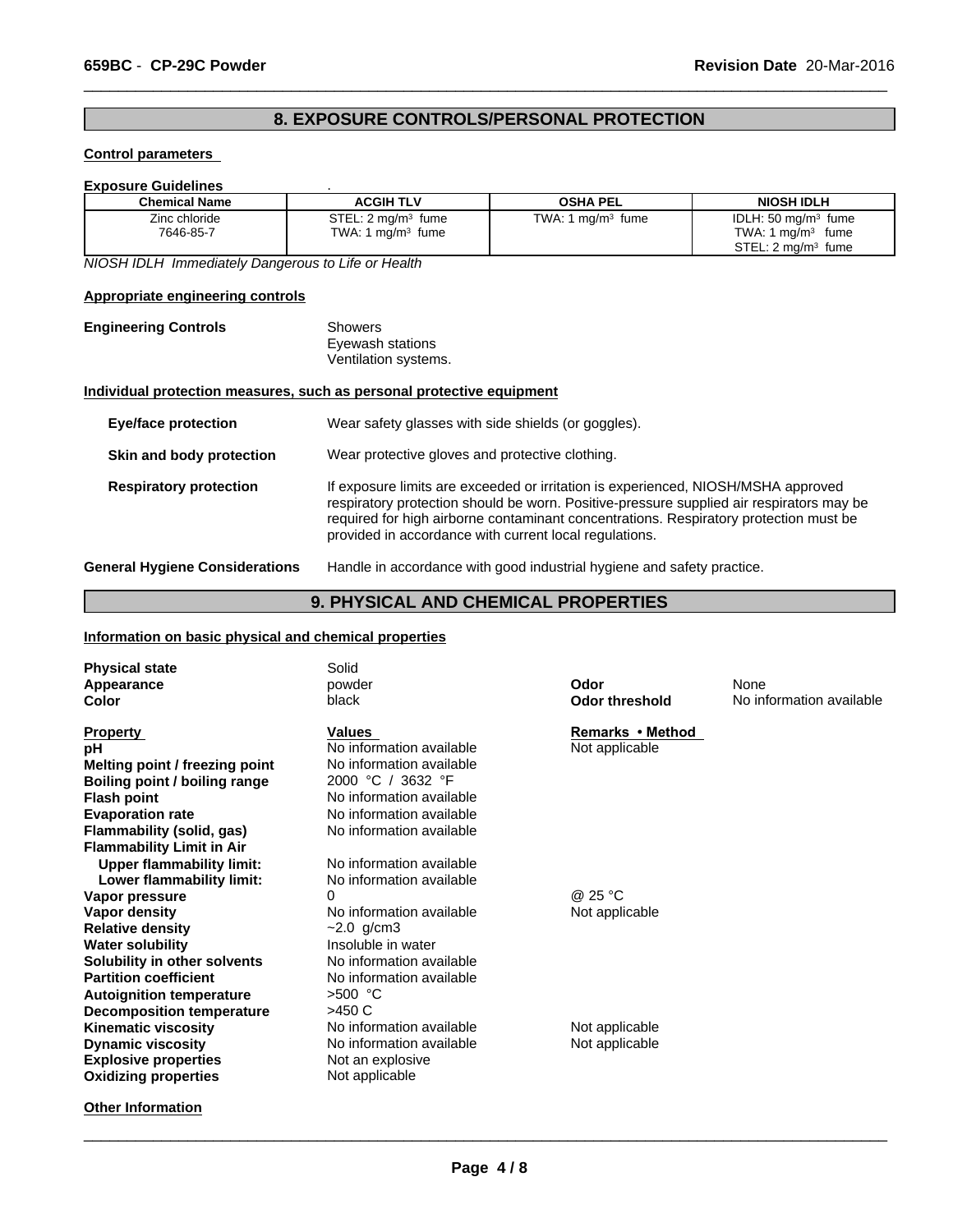**Softening point** No information available **Molecular weight** No information available **VOC Content (%)** No information available **Density** No information available **Bulk density** No information available

#### **10. STABILITY AND REACTIVITY**

 $\overline{\phantom{a}}$  ,  $\overline{\phantom{a}}$  ,  $\overline{\phantom{a}}$  ,  $\overline{\phantom{a}}$  ,  $\overline{\phantom{a}}$  ,  $\overline{\phantom{a}}$  ,  $\overline{\phantom{a}}$  ,  $\overline{\phantom{a}}$  ,  $\overline{\phantom{a}}$  ,  $\overline{\phantom{a}}$  ,  $\overline{\phantom{a}}$  ,  $\overline{\phantom{a}}$  ,  $\overline{\phantom{a}}$  ,  $\overline{\phantom{a}}$  ,  $\overline{\phantom{a}}$  ,  $\overline{\phantom{a}}$ 

**Reactivity**  No data available

**Chemical stability** Stable under recommended storage conditions. **Possibility of Hazardous Reactions** None under normal processing. Hazardous polymerization Hazardous polymerization does not occur.

**Conditions to avoid**

Protect from moisture. Avoid dust formation. Do not expose to temperatures above 450 °C. **Incompatible materials** Strong oxidizing agents. **Hazardous Decomposition Products** Carbon monoxide. Carbon dioxide (CO2).

#### **11. TOXICOLOGICAL INFORMATION**

#### **Information on likely routes of exposure**

#### **Product Information**

| <b>Inhalation</b>   | May cause irritation. |
|---------------------|-----------------------|
| Eye contact         | Irritating to eyes.   |
| <b>Skin contact</b> | Irritating to skin.   |
| Ingestion           | No data available.    |

| <b>Chemical Name</b>       | Oral LD50            | Dermal LD50 | <b>Inhalation LC50</b> |
|----------------------------|----------------------|-------------|------------------------|
| Sulfamic acid<br>5329-14-6 | $= 1450$ mg/kg (Rat) |             |                        |
| Zinc chloride<br>7646-85-7 | $= 1100$ mg/kg (Rat) |             |                        |

#### **Information on toxicological effects**

**Symptoms** May cause redness and tearing of the eyes. May cause skin irritation. Redness. Coughing and/ or wheezing.

#### **Delayed and immediate effects as well as chronic effects from short and long-term exposure**

| <b>Sensitization</b>            | No information available.                                      |
|---------------------------------|----------------------------------------------------------------|
| <b>Germ cell mutagenicity</b>   | No information available.                                      |
| Carcinogenicity                 | No information available.                                      |
| <b>Reproductive toxicity</b>    | No information available.                                      |
| <b>STOT - single exposure</b>   | Respiratory system.                                            |
| <b>STOT - repeated exposure</b> | No information available.                                      |
| <b>Target Organ Effects</b>     | Eyes, Skin, Respiratory system, Central Vascular System (CVS). |
| <b>Aspiration hazard</b>        | No information available.                                      |

**Numerical measures of toxicity - Product Information**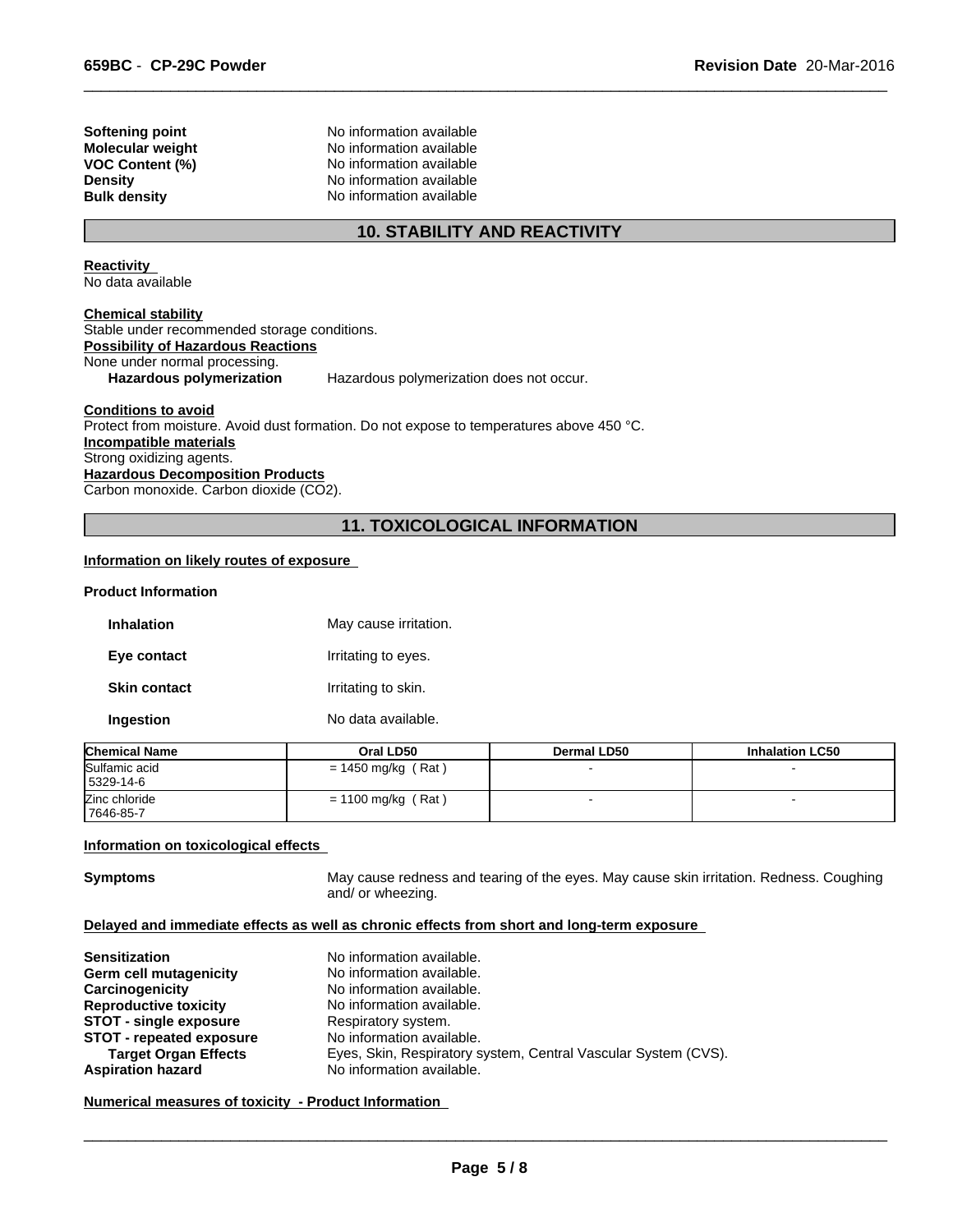# **The following values are calculated based on chapter 3.1 of the GHS document**.<br>ATEmix (oral) 9,273.00 mg/kg mg/l

**ATEmix (oral)** 9,273.00 mg/kg mg/l

#### **12. ECOLOGICAL INFORMATION**

 $\overline{\phantom{a}}$  ,  $\overline{\phantom{a}}$  ,  $\overline{\phantom{a}}$  ,  $\overline{\phantom{a}}$  ,  $\overline{\phantom{a}}$  ,  $\overline{\phantom{a}}$  ,  $\overline{\phantom{a}}$  ,  $\overline{\phantom{a}}$  ,  $\overline{\phantom{a}}$  ,  $\overline{\phantom{a}}$  ,  $\overline{\phantom{a}}$  ,  $\overline{\phantom{a}}$  ,  $\overline{\phantom{a}}$  ,  $\overline{\phantom{a}}$  ,  $\overline{\phantom{a}}$  ,  $\overline{\phantom{a}}$ 

#### **Ecotoxicity**

Harmful to aquatic life with long lasting effects

85 % of the mixture consists of components(s) of unknown hazards to the aquatic environment

| <b>Chemical Name</b> | Algae/aguatic plants | <b>Fish</b>                                   | Crustacea |
|----------------------|----------------------|-----------------------------------------------|-----------|
| Sulfamic acid        |                      | 96<br>Pimephales promelas<br>ıд               |           |
| 5329-1<br>$14 - F$   |                      | $\sim$ $\sim$ $\sim$<br>) static<br>ma/L<br>. |           |

#### **Persistence and degradability**

No information available.

#### **Bioaccumulation**

No information available.

#### **Other adverse effects**

No information available

### **13. DISPOSAL CONSIDERATIONS**

| regulations.<br><b>Contaminated packaging</b><br>Do not reuse container. | Waste treatment methods<br><b>Disposal of wastes</b> | Disposal should be in accordance with applicable regional, national and local laws and |
|--------------------------------------------------------------------------|------------------------------------------------------|----------------------------------------------------------------------------------------|
|                                                                          |                                                      |                                                                                        |

This product contains one or more substances that are listed with the State of California as a hazardous waste.

| <b>Chemical Name</b> | California Hazardous Waste Status |
|----------------------|-----------------------------------|
| Zinc chloride        | Toxic                             |
| 7646-85-7            | orrosive:                         |

#### **14. TRANSPORT INFORMATION**

| <b>DOT</b>  | Not regulated |
|-------------|---------------|
| <b>TDG</b>  | Not regulated |
| <u>IATA</u> | Not regulated |
| <b>IMDG</b> | Not regulated |

#### **15. REGULATORY INFORMATION**

| Complies                         |  |
|----------------------------------|--|
| Complies                         |  |
| Complies                         |  |
| Complies                         |  |
| Complies                         |  |
| Complies                         |  |
| Complies                         |  |
| <b>International Inventories</b> |  |

**Legend:** 

**TSCA** - United States Toxic Substances Control Act Section 8(b) Inventory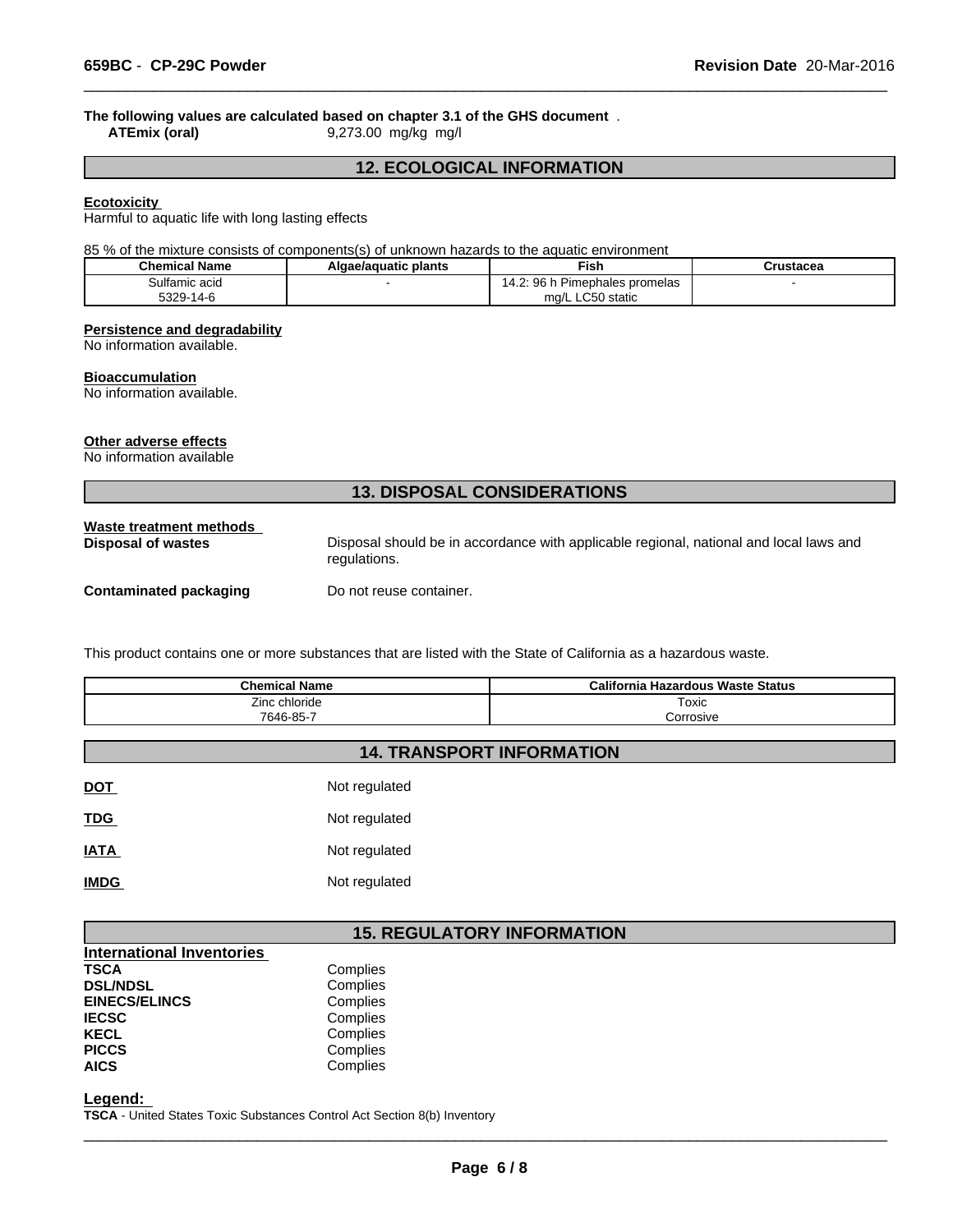**DSL/NDSL** - Canadian Domestic Substances List/Non-Domestic Substances List

**EINECS/ELINCS** - European Inventory of Existing Chemical Substances/European List of Notified Chemical Substances

**ENCS** - Japan Existing and New Chemical Substances

**IECSC** - China Inventory of Existing Chemical Substances

**KECL** - Korean Existing and Evaluated Chemical Substances

**PICCS** - Philippines Inventory of Chemicals and Chemical Substances

**AICS** - Australian Inventory of Chemical Substances

#### **US Federal Regulations**

#### **SARA 313**

Section 313 of Title III of the Superfund Amendments and Reauthorization Act of 1986 (SARA). This product contains a chemical or chemicals which are subject to the reporting requirements of the Act and Title 40 of the Code of Federal Regulations, Part 372

 $\overline{\phantom{a}}$  ,  $\overline{\phantom{a}}$  ,  $\overline{\phantom{a}}$  ,  $\overline{\phantom{a}}$  ,  $\overline{\phantom{a}}$  ,  $\overline{\phantom{a}}$  ,  $\overline{\phantom{a}}$  ,  $\overline{\phantom{a}}$  ,  $\overline{\phantom{a}}$  ,  $\overline{\phantom{a}}$  ,  $\overline{\phantom{a}}$  ,  $\overline{\phantom{a}}$  ,  $\overline{\phantom{a}}$  ,  $\overline{\phantom{a}}$  ,  $\overline{\phantom{a}}$  ,  $\overline{\phantom{a}}$ 

| <b>SARA 313 - Threshold Values %</b> |
|--------------------------------------|
| 1.0                                  |
|                                      |
| Yes                                  |
| No.                                  |
| No.                                  |
| No                                   |
| No                                   |
|                                      |

#### **CWA (Clean Water Act)**

This product contains the following substances which are regulated pollutants pursuant to the Clean Water Act (40 CFR 122.21 and 40 CFR 122.42)

| <b>Chemical Name</b>       | <b>CWA - Reportable</b><br>Quantities | <b>CWA - Toxic Pollutants</b> | <b>CWA - Priority Pollutants</b> | <b>CWA - Hazardous</b><br><b>Substances</b> |
|----------------------------|---------------------------------------|-------------------------------|----------------------------------|---------------------------------------------|
| Zinc chloride<br>7646-85-7 | 1000 lb                               |                               |                                  |                                             |

#### **CERCLA**

This material, as supplied, contains one or more substances regulated as a hazardous substance under the Comprehensive Environmental Response Compensation and Liability Act (CERCLA) (40 CFR 302)

| <b>Chemical Name</b> | <b>Hazardous Substances RQs</b> | <b>CERCLA/SARA RQ</b> | <b>Reportable Quantity (RQ)</b> |
|----------------------|---------------------------------|-----------------------|---------------------------------|
| Zinc chloride        | 1000 lb                         |                       | 1000 lb final RQ<br>^פ<br>שע    |
| 7646-85-7            |                                 |                       | RQ 454 kg final RQ              |

#### **US State Regulations**

#### **California Proposition 65**

This product does not contain any Proposition 65 chemicals

#### **U.S. State Right-to-Know Regulations**

| <b>Chemical Name</b>       | <b>New Jersey</b> | <b>Massachusetts</b> | Pennsylvania |
|----------------------------|-------------------|----------------------|--------------|
| Sulfamic acid<br>5329-14-6 |                   |                      |              |
| Zinc chloride<br>7646-85-7 |                   |                      |              |

**U.S. EPA Label Information** 

**EPA Pesticide Registration Number** Not applicable

#### **16. OTHER INFORMATION, INCLUDING DATE OF PREPARATION OF THE LAST REVISION**

| <b>NFPA</b>                                      | <b>Health hazards 2</b>    | <b>Flammability 1</b> | Instability 0             | <b>Physical and Chemical</b><br><b>Properties</b> - |
|--------------------------------------------------|----------------------------|-----------------------|---------------------------|-----------------------------------------------------|
| <b>HMIS</b>                                      | <b>Health hazards 2</b>    | <b>Flammability 1</b> | <b>Physical hazards</b> 0 | <b>Personal protection E</b>                        |
| <b>Issue Date</b><br><b>Revision Date</b>        | 20-Mar-2016<br>20-Mar-2016 |                       |                           |                                                     |
| <b>Revision Note</b><br>No information available |                            |                       |                           |                                                     |